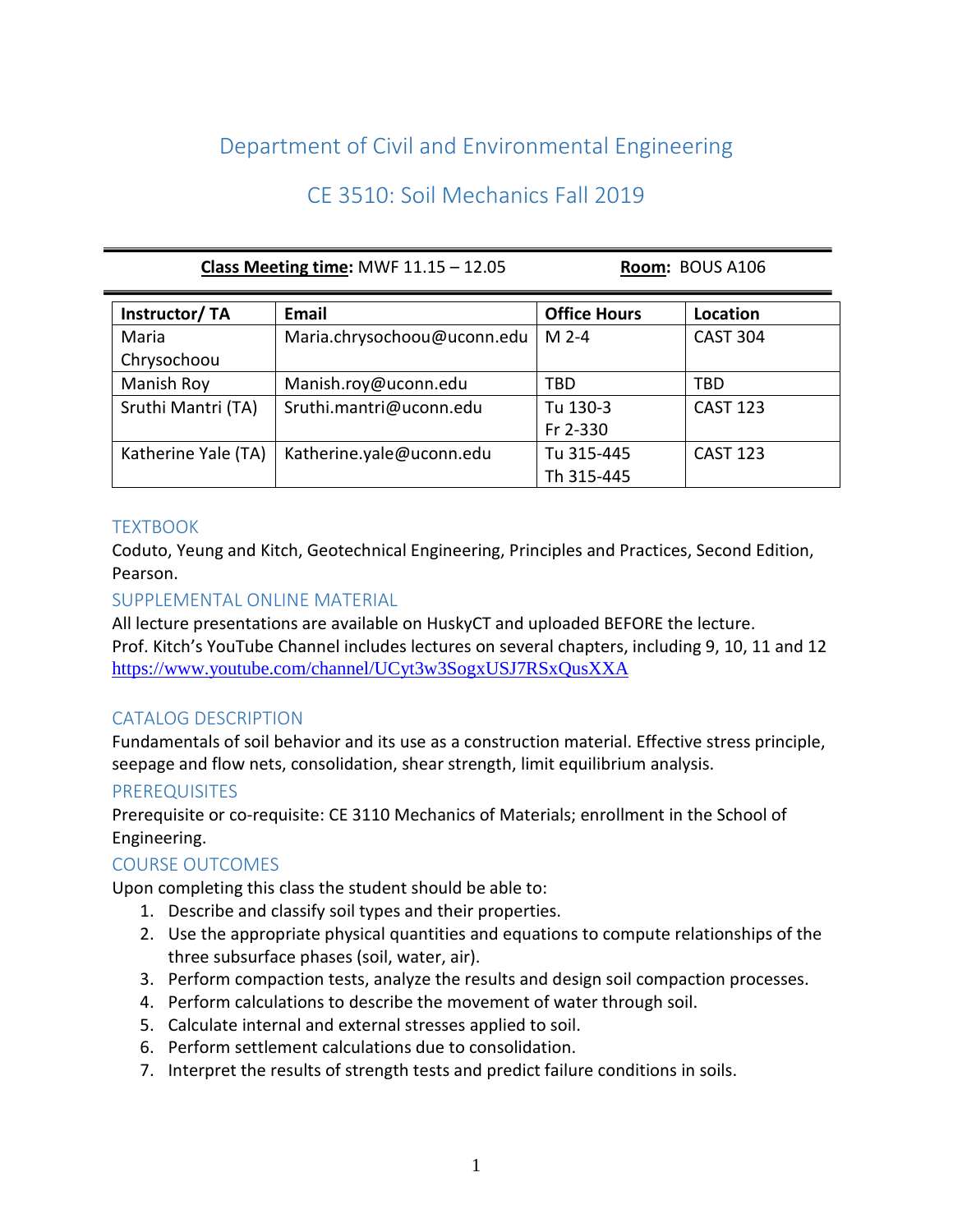## ABET STUDENT OUTCOMES

**Criterion 1. An ability to identify, formulate, and solve complex engineering problems by applying principles of engineering, science, and mathematics.**

Students will utilize principles of soil mechanics and mechanics of materials to solve problems related to soil behavior including permeability, compressibility and strength.

**Criterion 2. An ability to apply the engineering design process to produce solutions that meet specified needs with consideration for public health and safety, and global, cultural, social, environmental, economic, and other factors as appropriate to the discipline** The students will design soil compaction processes, meeting technical specifications.

#### COURSE SCHEDULE

You will find a real-time schedule on a Google-Doc on Husky CT, which will be updated according to actual progress.

#### **HOMEWORK**

Homework will be assigned for each thematic unit (8 in total). Homework will be assigned and submitted ELECTRONICALLY through HuskyCT. Make sure to click on "Submit" after you have worked through all the problems.

A one-week period will be granted to submit homework – no exceptions to deadlines are granted. Additionally, the TA is not allowed to accept hand-written homework for evaluation; she will only assist with questions prior to the submission deadline. Homework solutions will be provided online after the submission deadline.

## TERM PROJECT

Instructions for the term project will be provided separately on HuskyCT. The deadline for the term project is on final exam day.

| <b>GRADES</b>                                                                         | <b>GRADE CONVERSION CHART</b>                                                            |                                                                                             |                                                                                                                                                                        |
|---------------------------------------------------------------------------------------|------------------------------------------------------------------------------------------|---------------------------------------------------------------------------------------------|------------------------------------------------------------------------------------------------------------------------------------------------------------------------|
| Midterm I 25%<br>Midterm II 25%<br>Homework 10%<br>Term Project 10%<br>Final exam 30% | Letter<br>Grade<br>A<br>$A -$<br>B+<br>B<br><b>B-</b><br>$C+$<br>C<br>C-<br>D+<br>D<br>F | Grade<br>Point<br>4.0<br>3.7<br>3.3<br>3.0<br>2.7<br>2.3<br>2.0<br>1.7<br>1.3<br>1.0<br>0.0 | <b>Percentage</b><br>$94 - 100\%$<br>$90 - 93%$<br>$87 - 89%$<br>$83 - 86%$<br>$80 - 83%$<br>77 - 79%<br>73 - 76%<br>70 - 72%<br>$67 - 79%$<br>$60 - 66%$<br>$0 - 59%$ |

## Table: Grade calculation scheme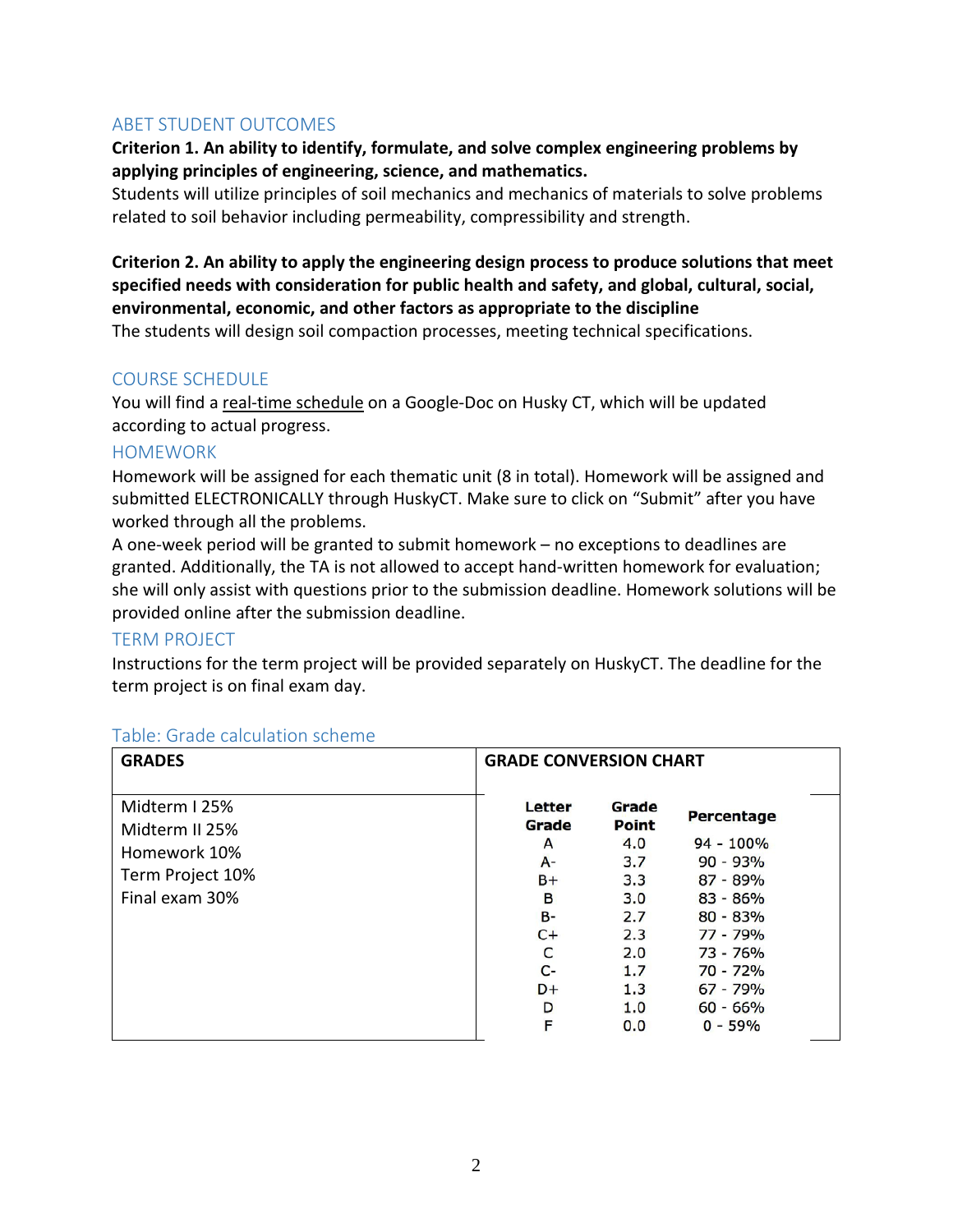## CLASS POLICY

The lectures in this course build on the previous class's lecture; regular attendance is strongly recommended to understand the processes taught. The student is responsible for the material taught in a class not attended.

All class presentations are available on HuskyCT. Students are encouraged to bring the slides on their phone, table or computer to follow along with written notes on the board.

All exams are open-book. You can bring any material you think is useful (books, laptops, tablets).

The TA is NOT responsible for your grades; all complaints should be directed to the instructor.

#### PLAGIARISM

It is permissible, and encouraged, to work with classmates on problem assignments. As the saying goes, "two heads are better than one". The purpose of group collaboration is to bring together different viewpoints so a colleague may shed new light on a problem you are grappling with so you can think about it in a different way. You can then apply your altered viewpoint to solve the problem you were concerned with. The purpose of group collaboration is not to collectively put together one solution problem – that provides no benefit for the group members who must work independently to provide solutions to problems during class examinations. In fact, collective solutions violate the University of Connecticut code on plagiarism and require that actions be taken which may include dismissal from the university. More information about plagiarism can be found at:

[http://www.irc.uconn.edu/PlagiarismModule/intro\\_m.htm](http://www.irc.uconn.edu/PlagiarismModule/intro_m.htm)

The University of Connecticut policy on Academic Misconduct is contained within the Student Code: http://www.dosa.uconn.edu/student\_code.html

#### FINAL EXAM

Final exam week for Fall 2019 takes place from Monday, December 9, through Sunday, December 15. Students are required to be available for their exam during that time. Students must visit the Dean of Students Office if they cannot make their exam. The DOS will give the student his or her instructions thereafter.

Please note: vacations, previously purchased tickets or reservations, weddings (unless part of the wedding party), and other large or small scale social events, are not viable excuses for missing a final exam. Please contact the Dean of Students office with any questions. Thank you in advance for your cooperation.

# POLICY AGAINST DISCRIMINATION, HARASSMENT, AND RELATED INTERPERSONAL **VIOLENCE**

The University is committed to maintaining an environment free of discrimination or discriminatory harassment directed toward any person or group within its community – students, employees, or visitors. Academic and professional excellence can flourish only when each